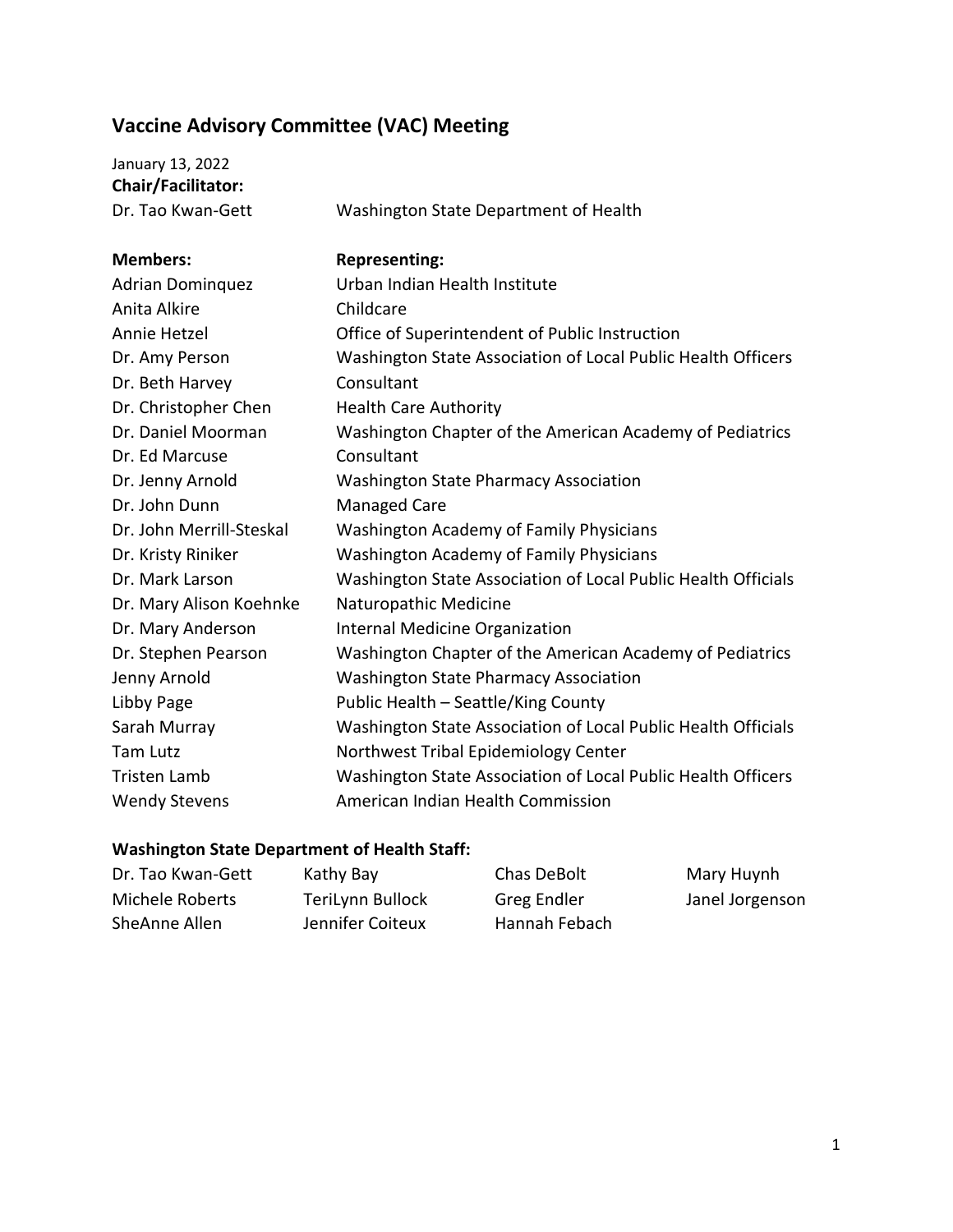| <b>Topic</b>                | <b>Presented Information</b>                                                                 |
|-----------------------------|----------------------------------------------------------------------------------------------|
| <b>Welcome and</b>          | Michele Roberts welcomed the committee members, as well as introduced the new chair, Dr.     |
| <b>Introductions</b>        | Tao Kwan-Gett. Dr. Tao Kwan-Gett introduced himself. VAC members gave introductions.         |
|                             | Michelle also gave an overview of meeting expectations and processes.                        |
| <b>Michele Roberts</b>      |                                                                                              |
| <b>Tao Kwan-Gett</b>        |                                                                                              |
| Land                        | Michele provided a land acknowledgement.                                                     |
| Acknowledgement             |                                                                                              |
|                             |                                                                                              |
| <b>Michele Roberts</b>      |                                                                                              |
| <b>Conflict of Interest</b> | Hannah read the VAC Conflict of Interest Policy. No conflicts were declared by any member of |
| & Approval of               | the VAC.                                                                                     |
|                             |                                                                                              |
| <b>Previous Meeting</b>     |                                                                                              |
| <b>Minutes</b>              | The minutes from the October 14 <sup>th</sup> , 2021 meeting were approved.                  |
|                             |                                                                                              |
| <b>Hannah Febach</b>        |                                                                                              |
| <b>Michele Roberts</b>      |                                                                                              |
| COVID19                     | Dr. Tao Kwan-Gett provided a brief update on COVID-19:                                       |
| Epidemiology                | <b>Omicron Variant</b>                                                                       |
| <b>Briefing</b>             | Omicron is the dominant COVID-19 variant nationally and in Washington State<br>$\circ$       |
|                             | Omicron transmissibility is high compared to past variants. It is more likely to<br>$\circ$  |
|                             | impact the upper respiratory tract than lung tissues. This means Omicron is                  |
|                             | less likely to cause severe disease. The upper respiratory tract infection may               |
|                             | indicate why the virus is very transmissible. When a virus is aerosolized, it is             |
| <b>Tao Kwan-Gett</b>        | exhaled in much smaller particles in the air, which can increase transmissibility.           |
|                             | Omicron is able to evade prior immunity from past vaccination or infection.<br>$\circ$       |
|                             | Some rapid tests cannot detect the Omicron variant.<br>$\circ$                               |
|                             | Every state and territory in the United States is currently experiencing high<br>$\circ$     |
|                             | levels of COVID-19 transmission                                                              |
|                             | Omicron in Washington State                                                                  |
|                             | Omicron rose to be the dominant variant in Washington State from December<br>$\circ$         |
|                             | 2021 to January 2022.                                                                        |
|                             | Data from the end of December show that the Omicron variant accounts for<br>$\circ$          |
|                             | 89.6% of COVID-19 cases in Washington State.                                                 |
|                             | Washington State is not seeing an increase in deaths due to the Omicron<br>$\circ$           |
|                             | variant. However, surveillance data on deaths takes longer than case data.                   |
|                             | Hospitalizations and COVID-19 in Washington                                                  |
|                             | Hospitalizations are increasing in Washington.<br>$\circ$                                    |
|                             | Hospitals are experiencing staff shortages due to the increase in<br>$\circ$                 |
|                             | hospitalizations. Also, staff shortages are occurring because medical workers                |
|                             | are becoming infected with COVID-19 and need to isolate.                                     |
|                             | Older individuals have the highest rates of hospitalization. This may reflect that           |
|                             | O                                                                                            |
|                             | those with preexisting conditions are more likely to be hospitalized.                        |
|                             | Pediatric hospitalizations are much lower than adult hospitalizations.<br>$\circ$            |
|                             | For children, the highest hospitalization rates are for ages 14-19.<br>$\circ$               |
|                             | Hospitalization data by race and ethnicity in Washington is highest in Native<br>$\circ$     |
|                             | Hawaiian and Pacific Islander populations, followed by Black and Asian                       |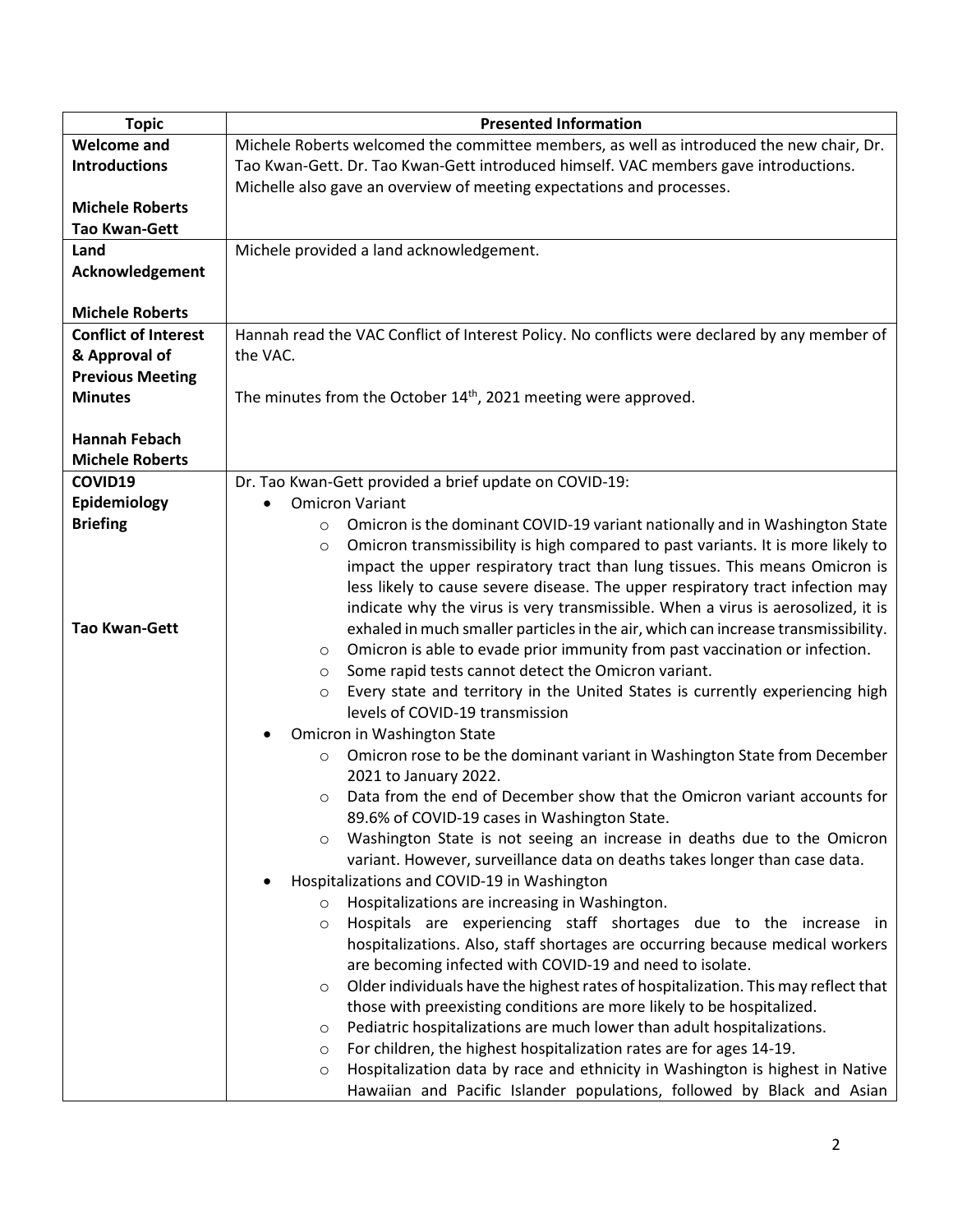|                          | populations. Communities of color are more impacted by COVID-19 as                                                                                                                            |
|--------------------------|-----------------------------------------------------------------------------------------------------------------------------------------------------------------------------------------------|
|                          | reflected by rates of hospitalizations.                                                                                                                                                       |
|                          | <b>COVID-19 Mortality Statistics</b>                                                                                                                                                          |
|                          | Although vaccination has not been able to prevent the increase in COVID-19<br>$\circ$                                                                                                         |
|                          | cases, it has been critical in preventing hospitalizations and death                                                                                                                          |
|                          | COVID-19 deaths for individuals 65+ year old are 15 times higher in the<br>$\circ$                                                                                                            |
|                          | unvaccinated population than the vaccinated population                                                                                                                                        |
|                          | COVID-19 hospitalization rates among 65+ year old individuals are 11 times<br>$\circ$                                                                                                         |
|                          | higher in the unvaccinated population than the vaccinated population                                                                                                                          |
|                          | The most immediate concern is stress on Washington State hospitals. Hospitalization                                                                                                           |
|                          | rates are expected to peak in early February.                                                                                                                                                 |
|                          |                                                                                                                                                                                               |
|                          | <b>VAC Discussion</b>                                                                                                                                                                         |
|                          | Many committee members noted they were seeing high increases in COVID-19 cases and staff                                                                                                      |
|                          | shortages in their practices or communities. Testing has increased and positivity rates are very                                                                                              |
|                          | high in many areas. Although patients are typically less ill from the new variant, members                                                                                                    |
|                          | expressed that there is a great strain on hospitals due to the increase in cases and                                                                                                          |
|                          | hospitalizations. This new variant has also taken a toll on children and parents. Kids are more                                                                                               |
|                          | likely to get sick with the Omicron variant than previous COVID-19 variants. Parents are having                                                                                               |
|                          | trouble finding daycare during school closures. One member also stated that the new guidance                                                                                                  |
|                          | from the CDC on isolation has been confusing for members of their community.                                                                                                                  |
|                          |                                                                                                                                                                                               |
|                          | Dr. Tao Kwan-Gett noted that case investigation and isolation/quarantine are difficult with the<br>new rapidly spreading variant. He also shared that vaccination has been good at preventing |
|                          | severe disease, hospitalization, and death. Michele Roberts shared Department of Health                                                                                                       |
|                          | resources and mentioned that the state is working on procuring more tests. Dr. Tao Kwan-Gett                                                                                                  |
|                          | stated that there are Department of Health resources for stressed hospitals.                                                                                                                  |
| <b>COVID-19 Vaccine</b>  | SheAnne Allen shared updates on COVID-19 vaccine response:                                                                                                                                    |
| <b>Response Director</b> | National numbers on COVID-19 vaccine distribution:<br>$\bullet$                                                                                                                               |
| <b>Update</b>            | 57 weeks of distribution<br>$\circ$                                                                                                                                                           |
|                          | 540 million doses delivered in the United States<br>$\circ$                                                                                                                                   |
| <b>SheAnne Allen</b>     | 30 million doses delivered for pediatrics 5-11 years old<br>$\circ$                                                                                                                           |
|                          | 7.6 percent of doses reported as wastage<br>$\circ$                                                                                                                                           |
|                          | Washington State numbers on COVID-19 vaccine distribution                                                                                                                                     |
|                          | As of January 10 <sup>th</sup> , 78.3 percent of the population 5 and older have received at<br>$\circ$                                                                                       |
|                          | least one dose of COVID-19 vaccine and 71.1 percent are fully vaccinated                                                                                                                      |
|                          | against COVID-19                                                                                                                                                                              |
|                          | There have been over 12 million doses of COVID-19 vaccine reported and given<br>$\circ$                                                                                                       |
|                          | Vaccination rates are not uniform across the state<br>$\circ$                                                                                                                                 |
|                          | The age group with the highest vaccination rate is the 65 years and older<br>$\circ$                                                                                                          |
|                          | population                                                                                                                                                                                    |
|                          | The supply for COVID-19 vaccines is approved twice weekly for providers. There have                                                                                                           |
|                          | not been supply issues for COVID-19 vaccines in Washington. Allocations are received                                                                                                          |
|                          | every two weeks.                                                                                                                                                                              |
|                          | The state is waiting for more information on:<br>Moderna for adolescent and pediatric ages<br>$\circ$                                                                                         |
|                          | Pfizer for children 4 years old and younger<br>$\circ$                                                                                                                                        |
|                          |                                                                                                                                                                                               |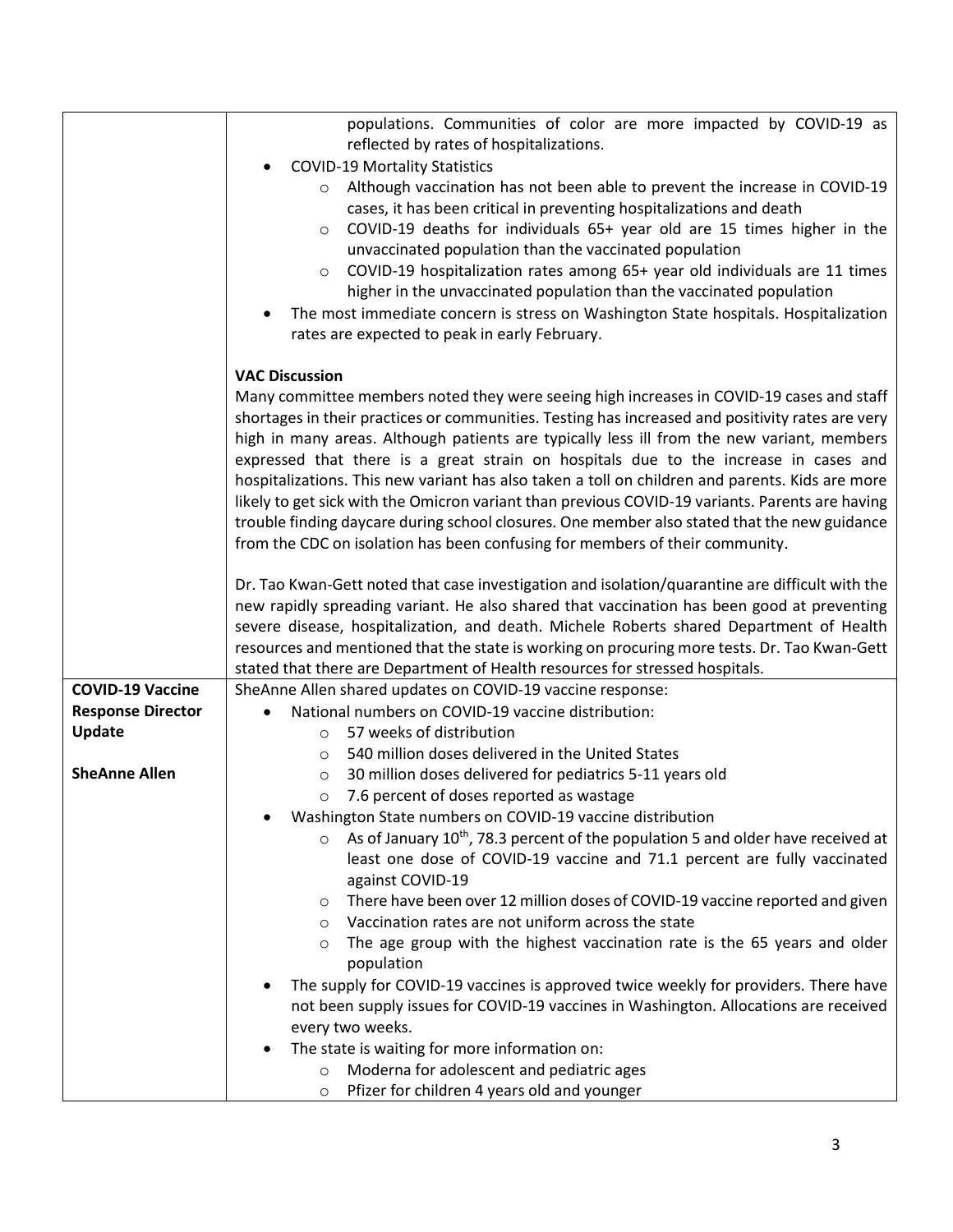|                            | Boosters for kids<br>$\circ$                                                                   |
|----------------------------|------------------------------------------------------------------------------------------------|
|                            | Not certain if this will happen or what it may look like                                       |
|                            | Vaccine recommendations for children 6 months to 2 years of age<br>$\circ$                     |
|                            | <b>Booster Doses</b>                                                                           |
|                            | Booster doses make up about 65% of daily administrations of vaccines<br>$\circ$                |
|                            | About 50% of the Washington population has received an additional dose of<br>$\circ$           |
|                            | COVID-19 vaccine                                                                               |
|                            | Booster dose uptake varies by county, age, race, and ethnicity<br>$\circ$                      |
|                            | Booster doses have been increasing every week for the last four weeks in<br>$\circ$            |
|                            | Washington                                                                                     |
|                            | DOH is developing informational tools for people to understand changes for enrolled            |
|                            | providers and partners                                                                         |
|                            | mRNA vaccines have preferential recommendations over Johnson and Johnson                       |
|                            | Pfizer has many different presentation options. The minimum dose order is now 300<br>$\bullet$ |
|                            | for Pfizer, which helps providers with wastage. This presentation does not use the             |
|                            | thermal shipper and dry ice is not needed.                                                     |
|                            | FEMA vaccination opportunity December 15-January 30 in Thurston and King counties<br>٠         |
|                            | Providers can bill for vaccine counseling<br>$\bullet$                                         |
|                            | Equity gap in COVID-19 vaccinations<br>$\bullet$                                               |
|                            | Since November, the vaccine equity gap has been increasing in Washington<br>$\circ$            |
|                            | To help close the equity gap, the Department of Health has been working to<br>$\circ$          |
|                            | build vaccine confidence with transparent, consistent, and frequent messaging                  |
|                            | There are many current and upcoming campaigns for COVID-19 vaccine<br>$\circ$                  |
|                            | promotion and education.                                                                       |
|                            | Care-a-Van Events                                                                              |
|                            | 631 requests for Care-a-Van events<br>$\circ$                                                  |
|                            | 16,214 doses administered<br>$\circ$                                                           |
|                            | 10,448 booster doses administered<br>$\circ$                                                   |
|                            | 74 percent of doses administered have been in areas with a moderate to high<br>$\circ$         |
|                            | Social Vulnerability Index                                                                     |
|                            | Promoting health equity has been a priority. The Department of Health uses many                |
|                            | tools, like multilingual communication and community partnership, to prioritize                |
|                            | equitable vaccine access for underserved communities.                                          |
|                            |                                                                                                |
| <b>Vaccinator Capacity</b> | Mary Huynh shared a Department of Health survey that asked providers and pharmacies            |
| <b>Discussion</b>          | about daily capacity for vaccinations. The survey results showed a potential capacity of       |
|                            | 59,000 statewide vaccinations daily. She opened questions to board members about               |
| <b>Mary Huynh</b>          | successes and barriers to vaccination, barriers to meet vaccination demand, supports for the   |
|                            | provider community in vaccination, and creative solutions.                                     |
|                            |                                                                                                |
|                            | VAC members shared many barriers and successes to vaccination and ideas for solutions.         |
|                            | Barriers that VAC members shared:                                                              |
|                            | There is not always enough parking at clinics providing vaccines<br>٠                          |
|                            | Need for extra staff compensation in order to have enough people to work at                    |
|                            | vaccination sites                                                                              |
|                            | Challenges due to pharmacist shortages<br>٠                                                    |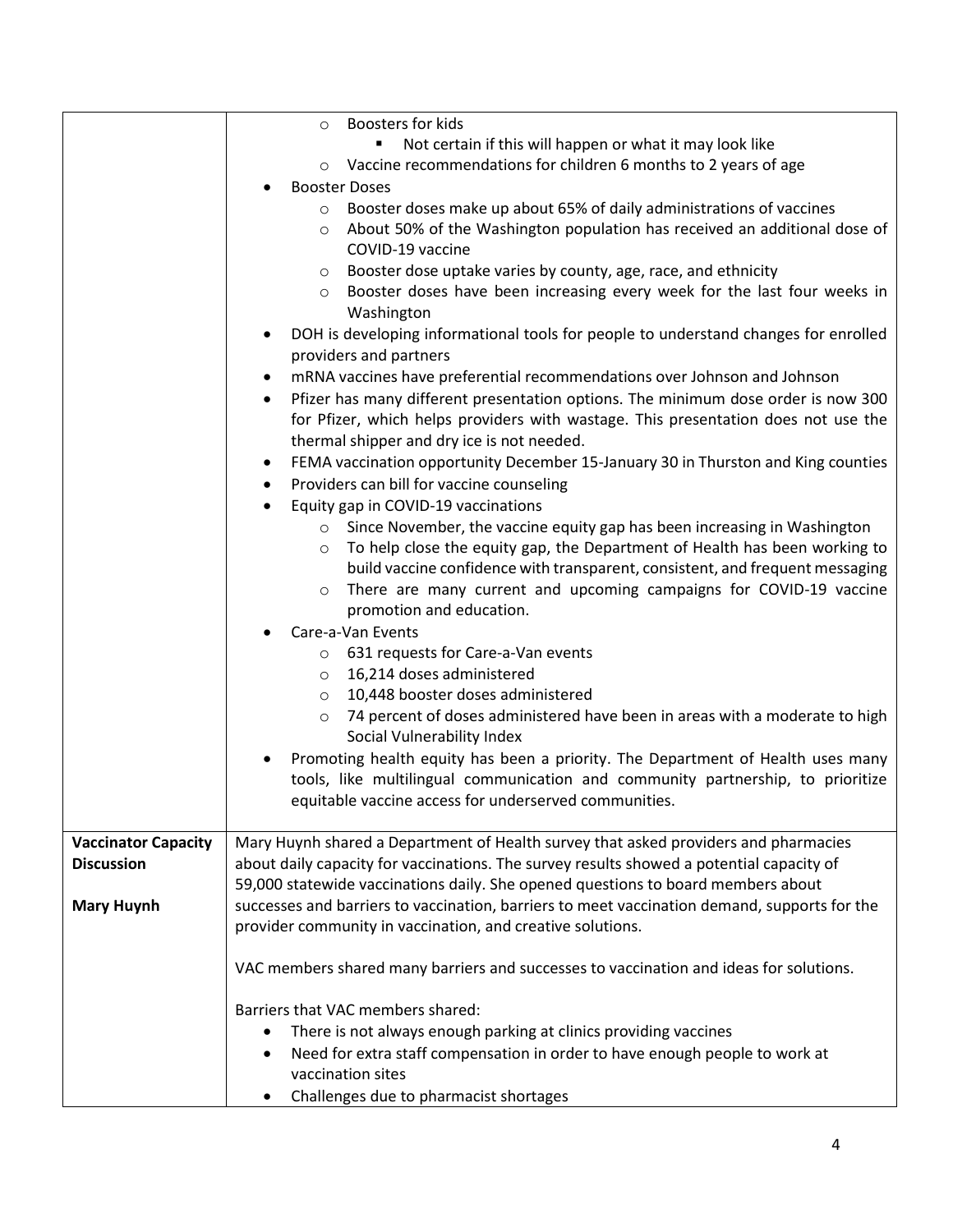|                    | Burnout and exhaustion for members of the medical community<br>$\bullet$                                                                                                                                                                                                 |
|--------------------|--------------------------------------------------------------------------------------------------------------------------------------------------------------------------------------------------------------------------------------------------------------------------|
|                    | Changes or gaps in staffing<br>٠                                                                                                                                                                                                                                         |
|                    | Increases in COVID-19 testing<br>٠                                                                                                                                                                                                                                       |
|                    | COVID-19 tests being performed by the same people who are vaccinators<br>$\bullet$                                                                                                                                                                                       |
|                    | Successes and solutions VAC members shared were:                                                                                                                                                                                                                         |
|                    | Supervising medical students to administer COVID-19 vaccines<br>$\bullet$                                                                                                                                                                                                |
|                    | Connecting with schools and having mobile events<br>٠                                                                                                                                                                                                                    |
|                    | Partnering with colleges and medical students to increase vaccination capacity<br>$\bullet$                                                                                                                                                                              |
|                    | Having patients receive vaccine counseling from a provider<br>٠                                                                                                                                                                                                          |
|                    | Health education materials for tribal communities that are translated, culturally<br>$\bullet$                                                                                                                                                                           |
|                    | sensitive, and trauma informed, and contain trusted information about vaccination                                                                                                                                                                                        |
|                    |                                                                                                                                                                                                                                                                          |
|                    | When asked whether increased payment would help with staff shortage issues in the medical<br>community, many VAC members agreed that direct funding would be very beneficial for the<br>vaccinator workforce. Many VAC members hear from the medical community that they |
|                    | would like higher compensation for the work they are doing.                                                                                                                                                                                                              |
| <b>Flu Update</b>  | Greg Endler shared flu updates.                                                                                                                                                                                                                                          |
|                    |                                                                                                                                                                                                                                                                          |
| <b>Greg Endler</b> | 2021 flu vaccination campaign updates:<br>The campaign began in August 2021 and continued through November 2021<br>٠                                                                                                                                                     |
|                    | There were 27.8 million impressions on social platforms<br>٠                                                                                                                                                                                                             |
|                    | The campaign focused on mobility and socialization, COVID-19 and flu vaccine co-<br>$\bullet$                                                                                                                                                                            |
|                    | administration, and behavior change, which includes the renewed importance to                                                                                                                                                                                            |
|                    | resume vaccination in those who skipped flu vaccination last year                                                                                                                                                                                                        |
|                    | Washington State Immunization Information System (WAIIS) data for flu doses:                                                                                                                                                                                             |
|                    | Washington residents age 18 and older showed doses of administered flu vaccine<br>$\bullet$                                                                                                                                                                              |
|                    | similar or slightly higher than the past four-season average                                                                                                                                                                                                             |
|                    | Flu vaccination for ages 65+ improved significantly                                                                                                                                                                                                                      |
|                    | Pediatric flu vaccination coverage has been declining in the past four seasons                                                                                                                                                                                           |
|                    | Data through 12/27 shows children five years or younger in Washington are receiving                                                                                                                                                                                      |
|                    | fewer vaccinations in 2021 than they have in previous years                                                                                                                                                                                                              |
|                    | WAIIS data mirrors national trends for the five years and younger age group<br>$\bullet$                                                                                                                                                                                 |
|                    | Health promotion for flu vaccination:                                                                                                                                                                                                                                    |
|                    | Paid campaigns have been resumed for flu vaccination                                                                                                                                                                                                                     |
|                    | There is continued provider and partner outreach                                                                                                                                                                                                                         |
|                    | Potential barriers to flu vaccination have been identified as:                                                                                                                                                                                                           |
|                    | Perception. Examples of this include that people may think that the flu does not exist                                                                                                                                                                                   |
|                    | because it has been discussed less during COVID-19, some people believe the flu and                                                                                                                                                                                      |
|                    | COVID-19 are the same illness, some people think the flu vaccine is ineffective.                                                                                                                                                                                         |
|                    | Convenience. Examples of this include that many pharmacies are no longer accepting<br>$\bullet$                                                                                                                                                                          |
|                    | walk-in flu shots, appointments must be made for flu shots, and there are little to no                                                                                                                                                                                   |
|                    | opportunities for flu vaccination in the workplace, drive-thru sites, or mass                                                                                                                                                                                            |